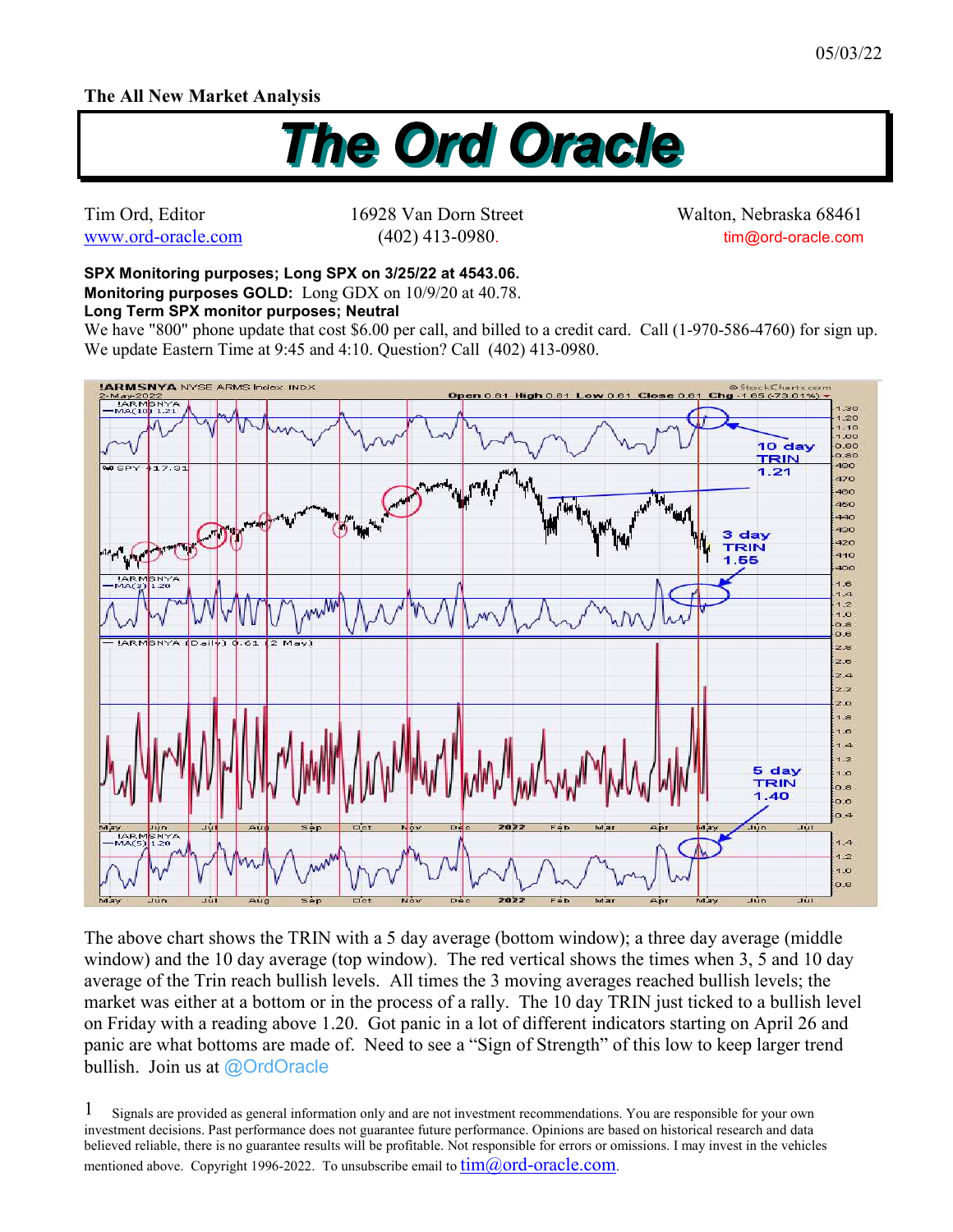## 05/03/22



Panic forms at lows in the market and a lot of panic started to from starting April 26. The second window down from the top is the daily VIX. The top window is the RSI for the VIX. RSI readings for the VIX >70 suggests a large acceleration of the VIX which is a form of panic and the RSI hit 70 range on 4/26. The bottom window is the Rate of change for the VIX and readings above 30 also shows an acceleration of the VIX and 30 range was hit on 4/26. Next window higher is the Percent Bollinger band which shows readings above 1.00 are when VIX hits its upper Bollinger Band: Readings above 1.20 implies VIX hast gone up to fast and should normalize back to .5 or lower. Percent B traded above 1.20 also on 4/26. Its fairly rare to get all three indicators to extreme levels (happens every 3 months or longer). The last time came in early December 2021 low nearly five months ago. Join us on twitter. @OrdOracle

Signals are provided as general information only and are not investment recommendations. You are responsible for your own investment decisions. Past performance does not guarantee future performance. Opinions are based on historical research and data believed reliable, there is no guarantee results will be profitable. Not responsible for errors or omissions. I may invest in the vehicles mentioned above. Copyright 1996-2022. To unsubscribe email to  $\lim_{\omega}(\partial \text{ord-oracle.com})$ . 2